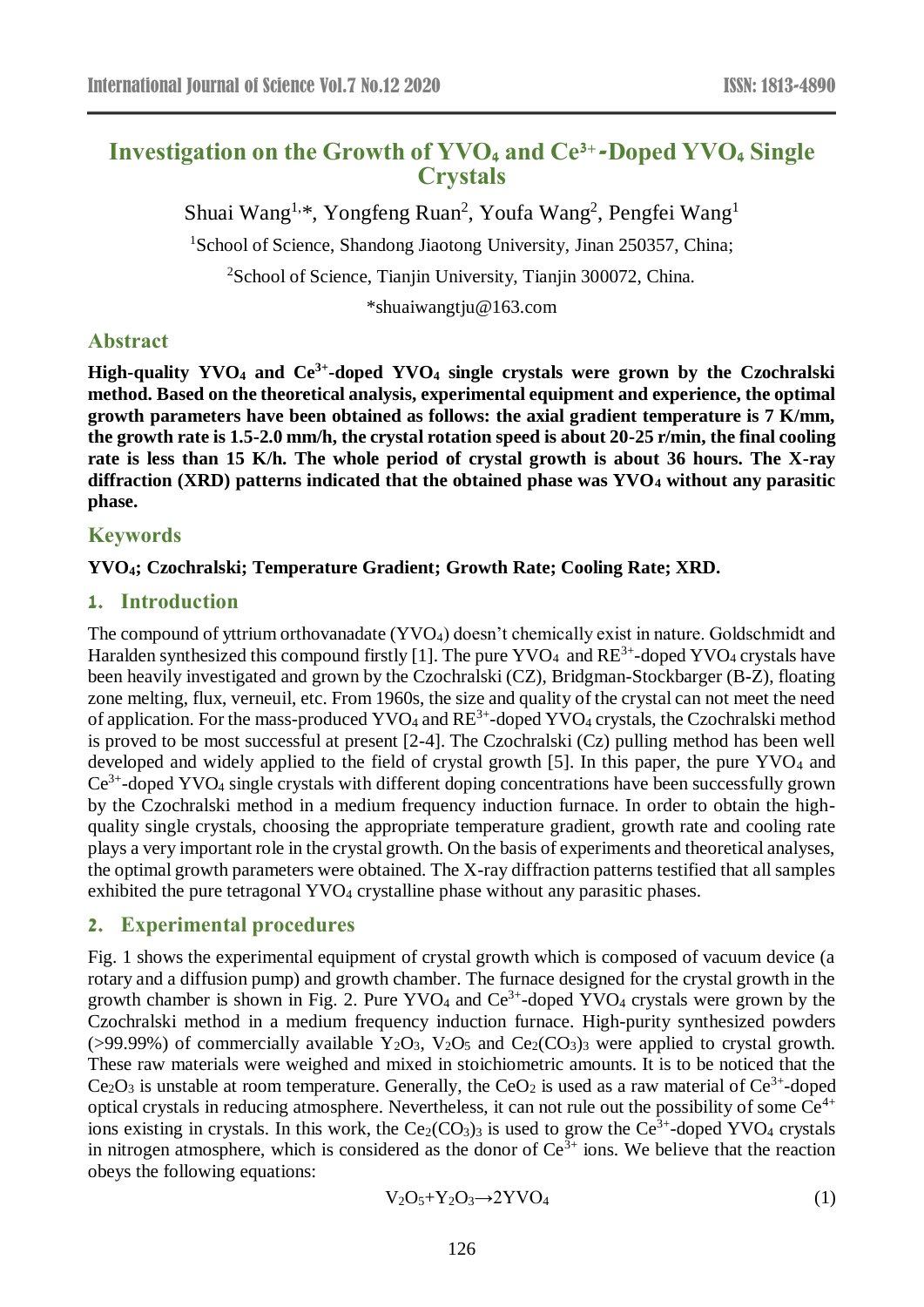$$
Ce2(CO3)3 \rightarrow Ce2O3 + 3CO2 \uparrow
$$
 (900 °C) (2)

$$
xCe2O3 + V2O5 + (1-x)Y2O3 \to 2Y1-xCexVO4
$$
\n(3)

The concentrations of  $Ce^{3+}$  ions in YVO<sub>4</sub> single crystal vary from  $x=0.005$  to  $x=0.06$ . The process of crystal growth has been reported in our previous work [6].

The X-ray diffraction (XRD) was measured at room temperature and performed by a Rigaku D/max 2500v/PC diffractometer in the 2  $\theta$  range from 10° to 90° in a step scan mode, with steps of 0.02°, using CuKα radiation of wavelength 0.154056 nm (40 Kw/200mA).



Fig. 1 Schematic diagram of the experiment equipment for crystal growth. The experiment equipment is composed of vacuum device (a rotary and a diffusion pump) and growth chamber.



Fig. 2 Furnace designed for the crystal growth in the growth chamber.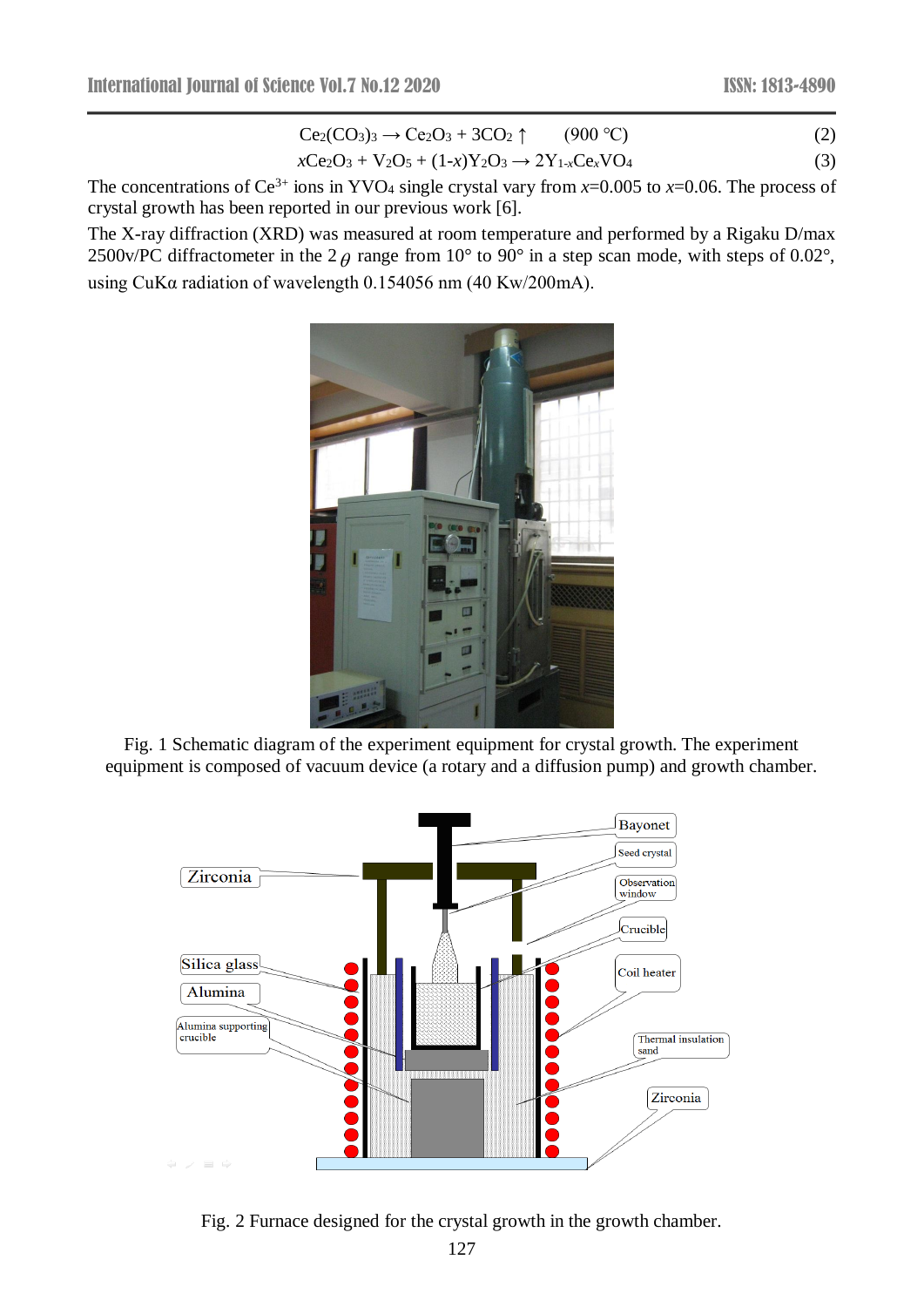

Fig. 3 Photographs of as-grown undoped YVO<sub>4</sub> single crystals (a) and cracks in the YVO<sub>4</sub> crystal (b). The cracks always occur parallel to the (100) and (010) planes.

| <i>Space group</i>                                             | $D_{4h}^{19} - I4_1$                                                   |  |  |  |  |  |  |
|----------------------------------------------------------------|------------------------------------------------------------------------|--|--|--|--|--|--|
| Crystal morphology                                             | tetragonal                                                             |  |  |  |  |  |  |
| Cell parameters                                                | a=b= 7.12 Å, c= 6.29 Å                                                 |  |  |  |  |  |  |
| Melting point                                                  | 1825 °C                                                                |  |  |  |  |  |  |
| Density                                                        | $4.22$ g/cm                                                            |  |  |  |  |  |  |
| Moh's hardness                                                 | $\sim$ 5                                                               |  |  |  |  |  |  |
| Thermal expansion coefficient                                  | $a_a=4.43\times10^{-6}$ /K $ac=11.37\times10^{-6}$ /K                  |  |  |  |  |  |  |
| Thermal conductivity                                           | c-axis: $0.0523$ W. cm/K<br>a-axis: $0.0510$ W. cm/K                   |  |  |  |  |  |  |
| Spectral transmission range                                    | $0.45 - 5 \mu m$                                                       |  |  |  |  |  |  |
|                                                                | $no^2 = 3.77843 + 0.069736/(\lambda^2 - 0.04724) - 0.0108133\lambda^2$ |  |  |  |  |  |  |
| Sellmeier equation( $\lambda$ : $\mu$ m)                       | $ne^2$ =4.55905+0.110534/( $\lambda^2$ -0.04813)-0.0122676 $\lambda^2$ |  |  |  |  |  |  |
| Refractive index no                                            | 1.9929<br>1.9500<br>1.9447                                             |  |  |  |  |  |  |
| Refractive index ne                                            | 2.22154<br>2.1486<br>2.1554                                            |  |  |  |  |  |  |
| Birefringence( $\triangle$ n= n <sub>e</sub> -n <sub>o</sub> ) | 0.2054<br>0.2039<br>0.2225                                             |  |  |  |  |  |  |
| Thermooptical coefficient                                      | $dn_a/dt = 8.5 \times 10^{-6}$ /K, dnc / dt=3.0×10 <sup>-6</sup> /K    |  |  |  |  |  |  |

| Table 1 Characterization of the YVO4 single crystal. |  |  |
|------------------------------------------------------|--|--|
|                                                      |  |  |

Fig. 3 (a) show the photographs of as-grown undoped YVO<sub>4</sub> single crystals grown by the Czochralski method in a medium frequency induction furnace, respectively. The YVO<sub>4</sub> single crystal is tetragonal with space phase of  $D_{4h}^{19}$  -  $I4_1$  and [4, 7]. The properties of YVO<sub>4</sub> single crystal are shown in Table 1. It can be found that the thermal conductivity of YVO<sub>4</sub> crystal is much smaller than the YAG crystal. In the process of crystal growth, the crystals sometimes cracks along the (100) and (010) planes. The high thermal stress is the main reason that causes the crystal to crack along the certain planes, which are seen as the cleavage planes. Fig. 3(b) shows the photographs of crystal cracking along the cleavage planes. The interplanar spacing for tetragonal crystal can be calculated as following formula: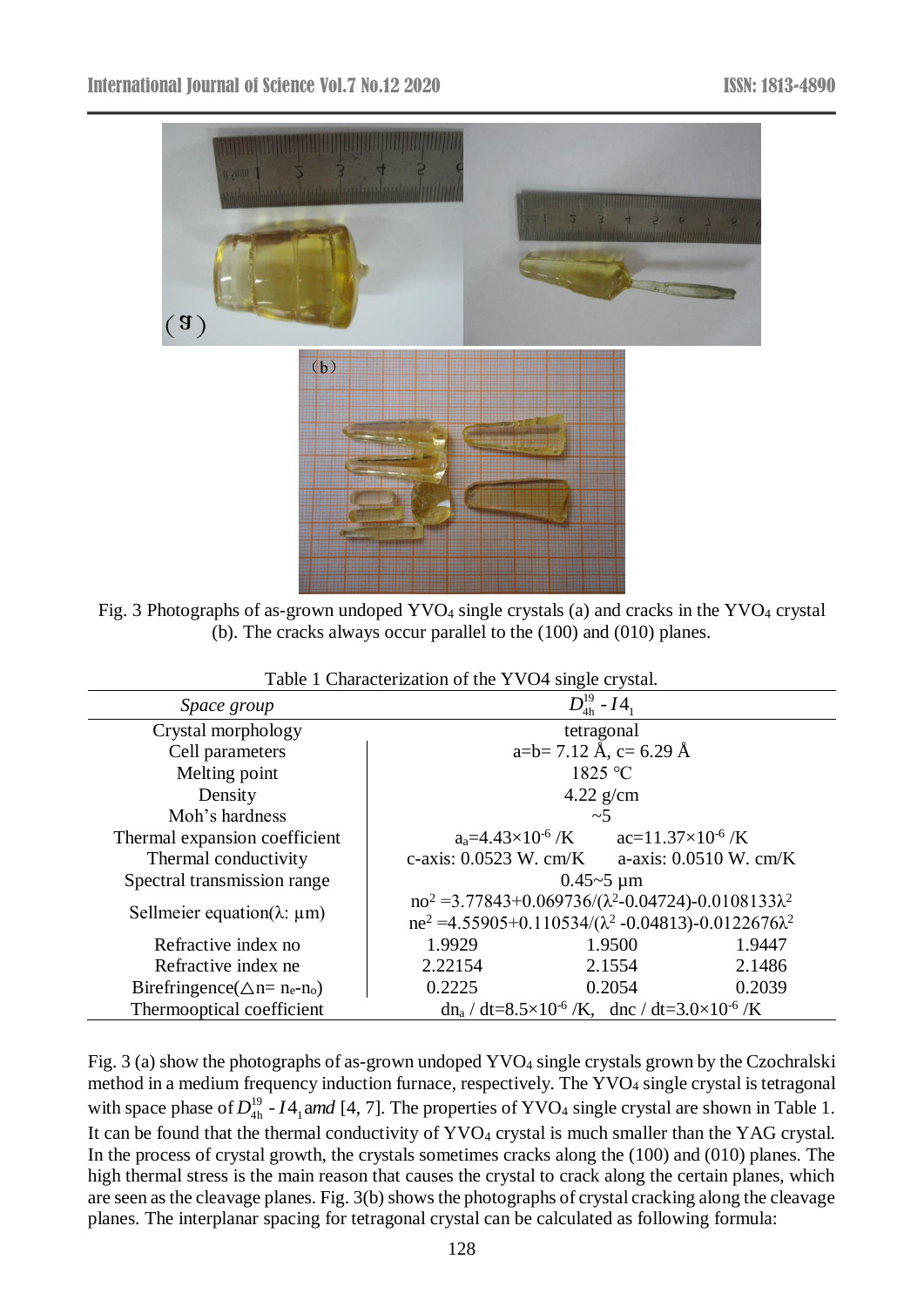$$
\frac{1}{d_{hkl}} = \sqrt{\frac{h^2 + k^2}{a^2} + \frac{l^2}{c^2}}
$$
(4)

Where  $a, b, c$  and  $\beta$  are lattice parameters.  $h, k$  and  $l$  are Miller indices.  $d_{hk}$  is the interplanar spacing. According to the equation (4), the interplanar spacing values for the main planes are presented in table 2.

Table 2 Values of the interplanar spacings ( *dhkl* ) for the main planes.

| (hkl)  | (100) | (010) | (001) | (111)                   | (011) | (110) | (021) | $(-111)$    | (130) | (041  |
|--------|-------|-------|-------|-------------------------|-------|-------|-------|-------------|-------|-------|
| dhkl/n | 0.711 | 0.711 | 0.629 | $0.393$ $0.471$ $0.503$ |       |       | 0.309 | 0.393 0.225 |       | 0.171 |
| m      |       |       |       |                         |       |       |       |             |       |       |

As seen from table 2, the interplanar spacings for the (100) and (010) planes are larger than that of other planes. The larger interplanar spacing means that the inter-atomic bonding forces perpendicular to the (010) plane or (100) plane are much weaker. The major factor of crystal cracking is the high thermal stress. However, the temperature gradient, growth rate and cooling rate have strong effects on the thermal stress [8]. In order to obtain the high-quality YVO<sub>4</sub> crystal, choosing the appropriate temperature gradient, growth rate and cooling rate plays a very important role in the crystal growth. Fig. 2 shows

#### **2.1 Effect of the temperature gradient on crystal cracking**

The axial temperature gradient in the furnace is the driving force of the crystal growth, while the large temperature gradient usually results in the thermal stress and relative deformation in crystal, which lead to the crystal cracking. Brice pointed out that the allowable maximum axial temperature gradient of no cracking crystal ( $G_{\text{max}}$ ) is approximate to the following formula [9]:

$$
G_{\text{max}} = \frac{2\varepsilon_b}{\alpha R^{3/2}} \left(\frac{2}{h}\right)^{\frac{1}{2}}
$$
 (5)

Where  $\varepsilon_b$  is the fracture strain of the crystal (the allowable maximum stress must be smaller than  $\varepsilon_b$ ),  $\alpha$  is the thermal expansion coefficient, h is the heat exchange coefficient, R is the radius of the crystal.

It is obvious that the allowable maximum axial temperature gradient is directly proportional to  $\frac{1}{R^{3/2}}$ 1 *R*

and  $\epsilon_b$ . In order to ensure the allowable maximum stress is smaller than  $\epsilon_b$ , the axial temperature gradient needs to be reduced as the crystal radius increases. Because the temperature gradient is the driving force of crystallization, the much smaller temperature gradient is not better. According to the actual experiment, when the radius of the crystal is 5 mm, the optimum axial temperature gradient is 7 ℃/mm. In addition to the axial temperature gradient, the radial temperature gradient also exists in the furnace. To restrain some unexpected spontaneous nucleation actions as a result of the large temperature difference at the solid-liquid interface, the much smaller radial temperature gradient is better. That can keep the warmth of crystal and prevent the crystal from cracking.

#### **2.2 Effect of growth rate on crystal cracking**

The boundary condition at the solid-liquid interface for heat transport is given by the interfacial heat balance equation [10]:

$$
\rho_s \omega_{s,i} Hf = K_{s,i} G_{s,i} - K_{l,i} G_{l,i} \tag{6}
$$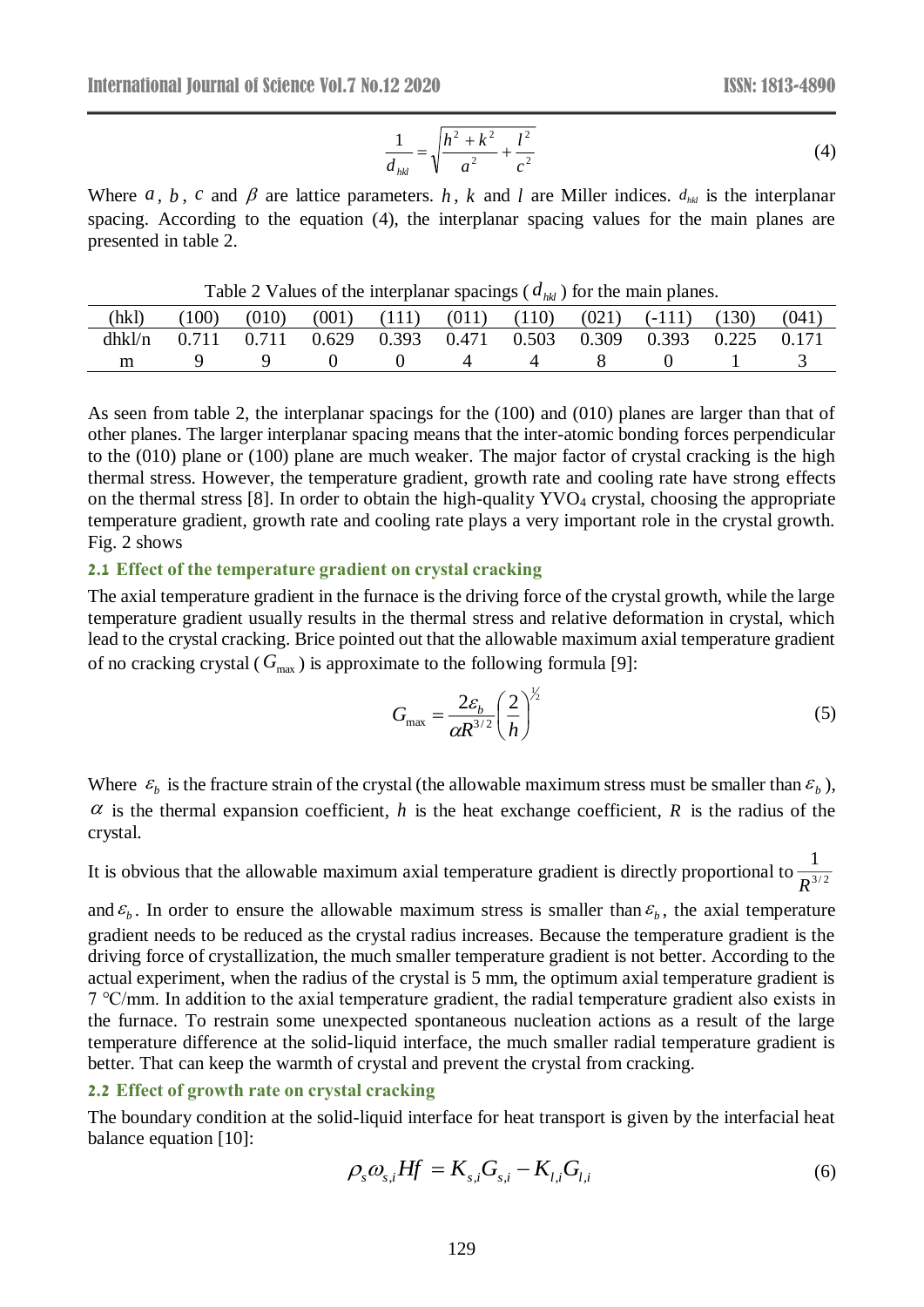Where *s*,*l* and *i* mean solid, liquid and solid-liquid interface, respectively. *G* is the temperature gradient, K is the thermal conductivity of crystal, L is the latent heat of cryallization,  $\rho_s$  is the density of crystal,  $\omega_{s,i}$  is solid concentration, H is the fusion enthalpy, f is the growth rate.

In Eq. (6), the growth rate is determined by the axial temperature gradient. During the crystal growth, solid layer thickness increases with time. In order to promote the crystal growth rate  $(f)$ , the temperature gradient in crystals  $(G_{s,i})$  must be raised or the much smaller temperature gradient in melt ( $G_{l,i}$ ) can be applied to growing the crystal. However, the greater temperature gradient ( $G_{s,i}$ ) leads to the higher thermal stress. Taking into account the effect of thermal stress on the crystal cracking, the allowable maximum thermal stress  $\delta_{\text{max}}$  is given by the following equation:

$$
\delta_{\max} = \frac{1}{4} \alpha R (hR)^{\frac{1}{2}} \left( 1 - \frac{1}{2} hR \right)^{-1} G_{s,i} \tag{7}
$$

In Eq. (7),  $\alpha$  is the thermal expansion coefficient, h is the heat exchange coefficient, R is the radius of the crystal.

As seen from Eqs. (6) and (7), the maximum thermal stress ( $\delta_{\text{max}}$ ) is proportional to the growth rate  $(f)$ . The slow growth rate can contribute to obtaining the high-quality crystal. This point is very important for the doped crystal. When the dopants enter into  $\text{YVO}_4$  crystal and occupy the certain lattice sites, it causes the lattice distortion. The higher  $Ce^{3+}$  ions are doped in the crystal, the more severe lattice distortion is. The crystal with severe lattice distortions usually can not endure the high internal stress and result in cracking. Based on the experimental equipment and experience, the growth rate 1.5-2.0 mm/h is applied to the growth of the crystals. Meanwhile, the crystal rotation speed is about 20-25 r/min.



Fig. 4. XRD patterns of the pure  $\text{YVO}_4$  and  $\text{Ce}^{3+}$ -doped  $\text{YVO}_4$  crystals.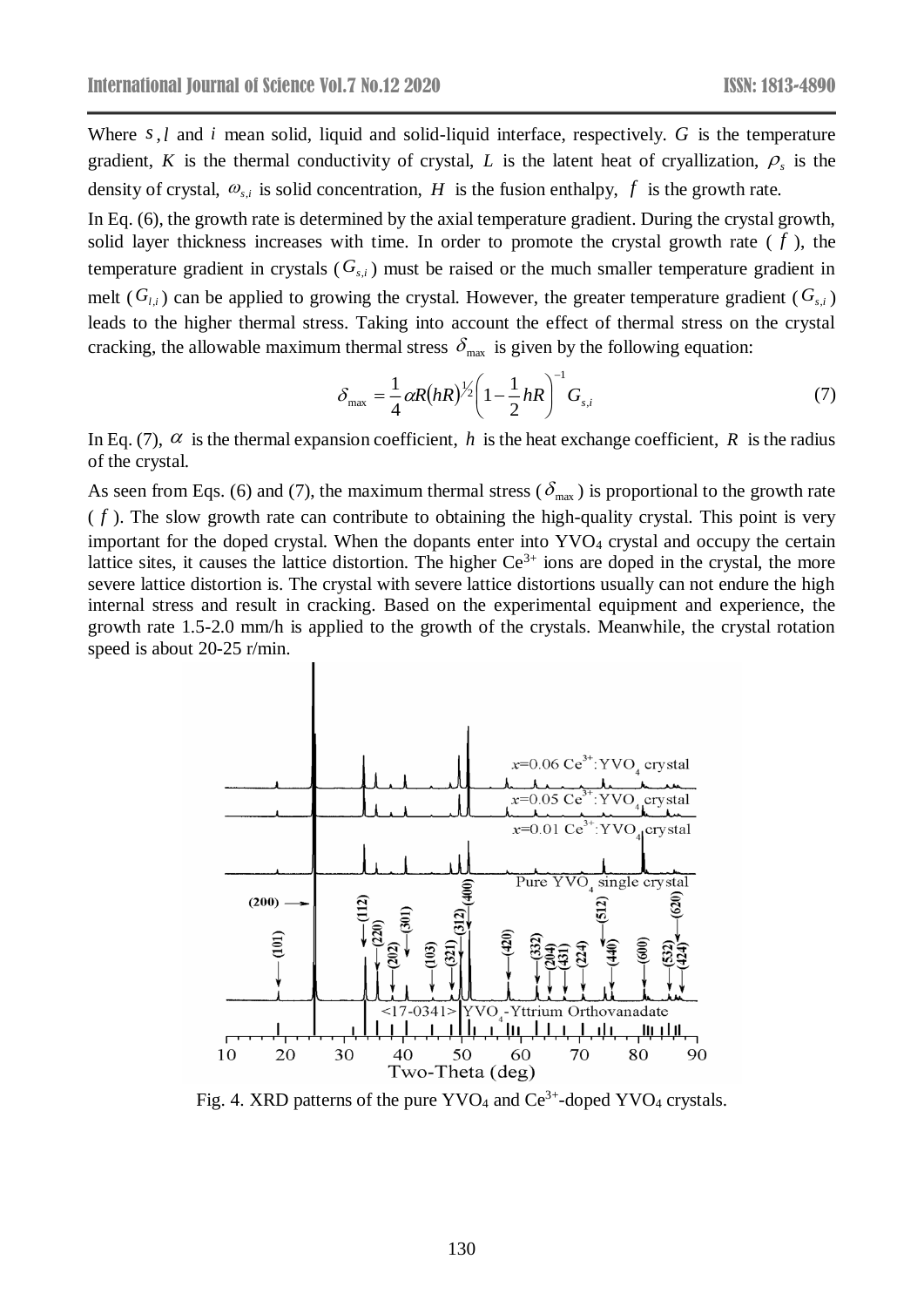## **2.3 Effect of cooling rate on crystal cracking**

Cooling stage is the final stage of the crystal growth. If the cooling rate is too fast, the relative deformations will occur in the crystal. The relative deformations produce the high thermal stress leading to the crystal cracking. The largest cooling rate can be defined as following formula:

$$
\left(\frac{dT}{dt}\right)_{\text{max}} = \frac{4\sqrt{2}}{\alpha R^2} K \varepsilon_b \tag{8}
$$

Where  $\alpha$  is the thermal expansion coefficient, K is the thermal diffusion coefficient, R is the radius of the crystal. The allowable maximum cooling rate is inversely proportional to the thermal expansion coefficient ( $\alpha$ ). The YVO<sub>4</sub> and Ce<sup>3+</sup>-doped YVO<sub>4</sub> single crystals require slow cooling rate to recover its shape steadily. In order to reduce the cooling rate, the final cooling rate is less than 15 K/h and the whole period of crystal growth is about 36 hours.

Fig. 4 shows the XRD patterns of the pure YVO<sub>4</sub> and  $Ce^{3+}$ -doped YVO<sub>4</sub> crystals. The strong XRD peaks are collected in a wide angle range and some evident peaks are assigned. The diffraction peaks and relative intensity agree well with the standard data of YVO<sub>4</sub> (JCPDS card No. 72-0341), which indicates that the obtained phase is YVO<sub>4</sub> without any parasitic phase, such as the Y<sub>2</sub>O<sub>3</sub> or V<sub>2</sub>O<sub>5</sub> phases. The Ce<sup>3+</sup> ions enter into the YVO<sub>4</sub> crystal and occupy the  $Y^{3+}$  lattice sites. The ionic radii of Ce<sup>3+</sup> and  $Y^{3+}$  ions are 0.102 nm and 0.1015 nm [11-13], respectively. It is obvious that the radius of  $Ce^{3+}$  ions is very similar to that of the  $Y^{3+}$  ions so that the lattice distortion caused by  $Ce^{3+}$  ions is very small, which contributes to the crystal growth.

# **3. Conclusion**

In summary, the high-quality YVO<sub>4</sub> and  $Ce^{3+}$ -doped YVO<sub>4</sub> single crystals were grown by the Czochralski method. Based on the theoretical analysis, experimental equipment and experience, high thermal stress is the major fact of crystal cracking along the cleavage planes. The stress is determined by the gradient temperature, growth rate and cooling rate. The optimal growth parameters have been obtained as follows: the axial gradient temperature is 7 K/mm, the growth rate is 1.5-2.0 mm/h, the crystal rotation speed is about 20-25 r/min, the final cooling rate is less than 15 K/h.The whole period of crystal growth is about 36 hours. Finally, the X-ray diffraction (XRD) patterns indicated that the obtained phase was YVO<sup>4</sup> without any parasitic phase.

#### **Acknowledgements**

We thank Wenrun Li, Liangang Li and Zhouli Wu at Tianjin University for providing the help.

## **References**

- [1] E.B. Roch, J. Phys. Chem. 20, 345 (1933).
- [2] J.J. Rubin, L.G. Van Uitert, J. Appl. Phys, 37,2920 (1996).
- [3] R.A. Fields, M. Birnbaum, C.L. Fincher, Appl. Phys. Lett. 51, 1885 (1987).
- [4] H.H. Yu, H.J. Zhang, J.Y. Wang, Acta Physica Polonica A, 124 (2013).
- [5] B.Q. Hu, Y.Z. Zhang, X. Wu, X.L. Chen, Journal of Crystal Growth, 226, (2001) 511-516.
- [6] Y.F. Wang, S. Wang, Z.L. Wu, W.R. Li, Y.F. Ruan, J. Alloys Comp. 551 (2013) 262.
- [7] H.R. Xia, X.L. Meng, M. Guo, L. Zhu, H.J. Zhang, J. Y. Wang, J. Appl. Phys. 88, 5134 (2000).
- [8] G.Y. Zhang, T.C. Chong, X.W. Xu, H. Kumagai, Journal of Crystal Growth 225 (2001) 495.
- [9] J.C. Brice, Journal of Crystal Growth 42 (1977) 427.
- [10]K. Fukui, K. Maeda, Chemical Engineering Science 57 (2001) 3133.
- [11]S. Wang, Y.F. Ruan, T.J. Tsuboi, H.S. Tong, Y.F. Wang, S.C. Zhang, Physica B 431 (2013) 37.
- [12]R.D. Shannon, Acta Crystallogr. A 32 (1976) 751.